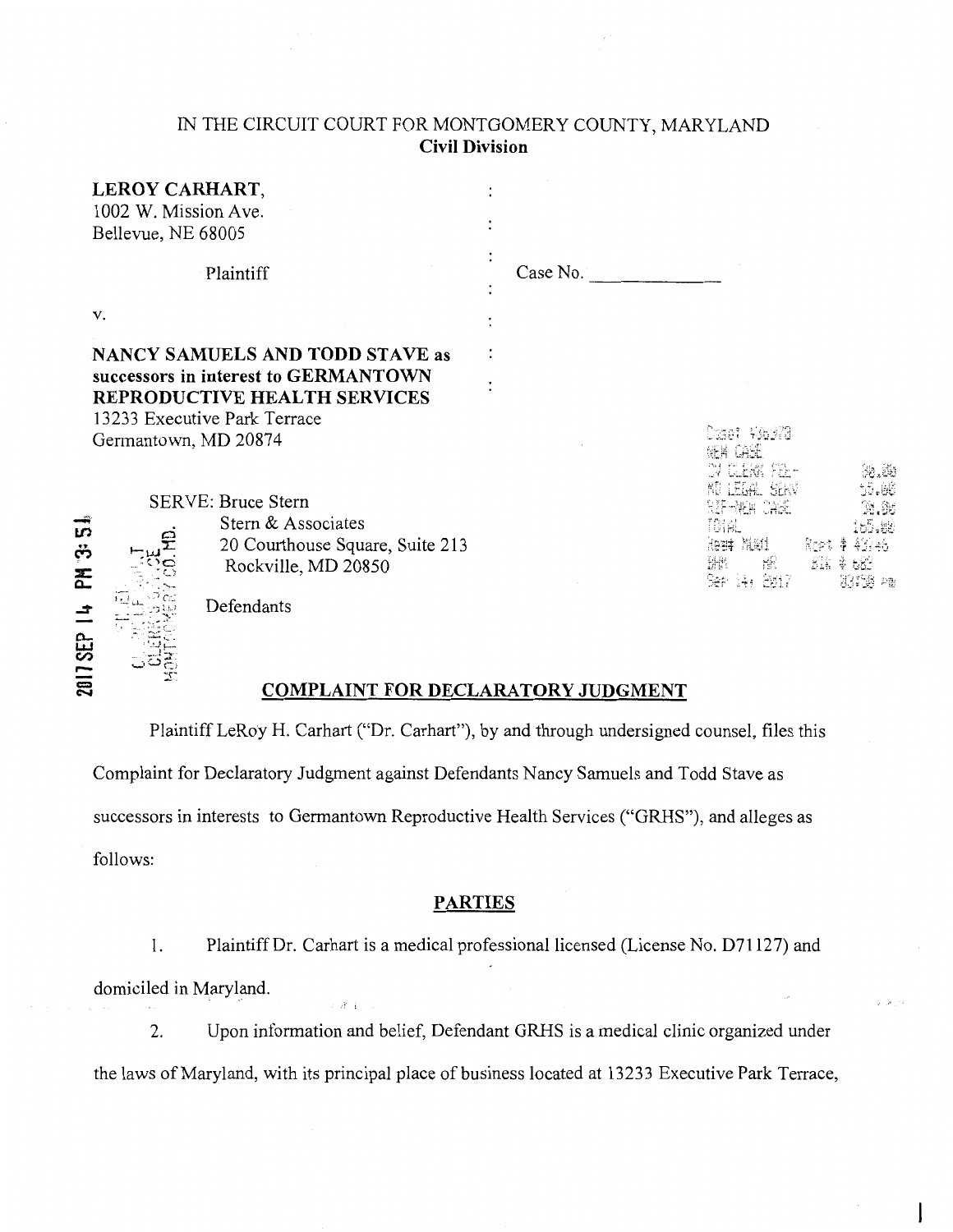Germantown, and Montgomery County, Maryland 20874.

3. Defendants Nancy Samuels and Todd Stave are successors in interest to GRHS.

### **JURISDICTION AND VENUE**

4. This Court has jurisdiction over this dispute pursuant to Maryland Code Annotated, Courts and Judicial Proceedings § 1-501 (general jurisdiction) and § 3-403 (civil action seeking a declaratory judgment).

5. Jurisdiction over Defendant GRHS is proper pursuant to Maryland Code Annotated, Courts and Judicial Proceedings,  $\S 6$ -102 and  $\S 6$ -103(b)(1) because GRHS transacts business in the State.

6. Moreover, this Court is the proper venue for adjudication of this matter because Defendant GRHS carries on regular business in this circuit. *See id.* § 6-201 (a).

#### **STATEMENT OF FACTS OR FACTUAL BACKGROUND**

7. From December 4, 2010 to August 24,2017, Dr. Carhart provided medical services, primarily consisting of abortion services (including advanced gestation abortions), to patients at GRHS as an independent contractor.

8. While providing medical services out of the GRHS facilities, Dr. Carhart stored patient medical records as well as personal and professional files on GRHS grounds.

9. As of the date ofthis complaint, the medical records of Dr. Carhart's patients remain in GRHS's custody.

10. On August 25, 2017, Nancy Samuels, the owner of GRHS, informed Dr. Carhart that the GRHS facility was being sold to Maryland Coalition for Life, an anti-abortion group with a documented history of targeting Dr. Carhart as well GRHS patients and staff, seeking to prevent GRHS patients from obtaining reproductive services.

- 2-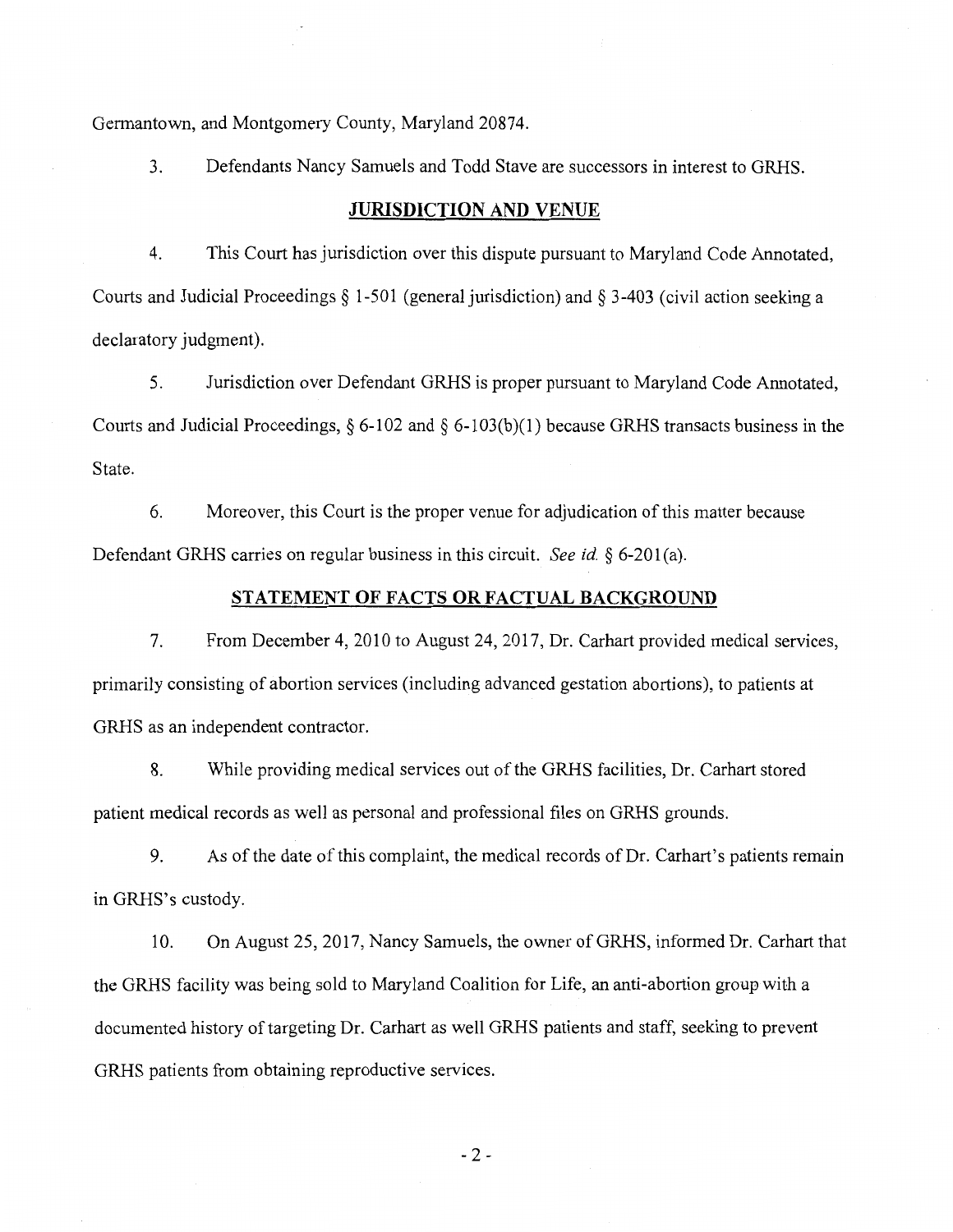11. On information and belief, the sale of the GRHS facility to Maryland Coalition for Life is to be finalized on or around October 24, 2017.

12. Over the past seven years, Maryland Coalition for Life, Germantown Pregnancy Choices, and their associated organizations have repeatedly harassed and targeted Dr. Carhart personally, as well as GRHS patients and staff. I As a result of this ongoing harassment, GRHS and Dr. Carhart were forced to hire off-duty police officers to serve as security (often escorting Dr. Carhart to and from his vehicle) and install a costly video surveillance system outside.

#### *Request for Custody of Patient Medical Records*

13. Upon notice of the sale of GRHS, Dr. Carhart requested that he be granted access to the facility to retrieve the confidential records of his patients. GRHS has refused to provide the patient records to Dr. Carhart without a court order.

14. Under Maryland law Dr. Carhart is required to maintain patient medical records for a period of at least five years. *See* Annotated Code of Maryland §4-403(b) ("a health care provider may not destroy a medical record or laboratory or X-ray reports about a patient for 5 years after the report was made.") *See also* 45 CFR 164.36(b)(2) (HIPAA regulation requiring retention of patient records for at least six years where the physician has billed Centers for Medicare/Medicaid).

15. As the physician of record, Dr. Carhart qualifies as a "health care provider," under Maryland Law. *See* Annotated Code of Maryland §4-403(a)(l)(xv).

16. Moreover, HIP AA regulations require that "covered entities", which include providers of medical or health services, enact "appropriate administrative, technical, and physical

<sup>&</sup>lt;sup>1</sup> In 2016, protesters associated with Maryland Coalition for Life and "Germantown Pregnancy Choices" have vandalized the GRHS offices and threatened arson (resulting in a 120-day jail sentence); threatened contractors and delivery personnel attempting to gain access to GRHS; vandalized vehicles owned by Dr. Carhart and other members of GRHS staff, including the smearing of feces under the door handles; photographed the license plates ofGRHS patients; videotaped and photographed patients and staff entering and leaving GRHS and posted these images online; and obtained the personal information of GRHS staff-threatening violence against their families.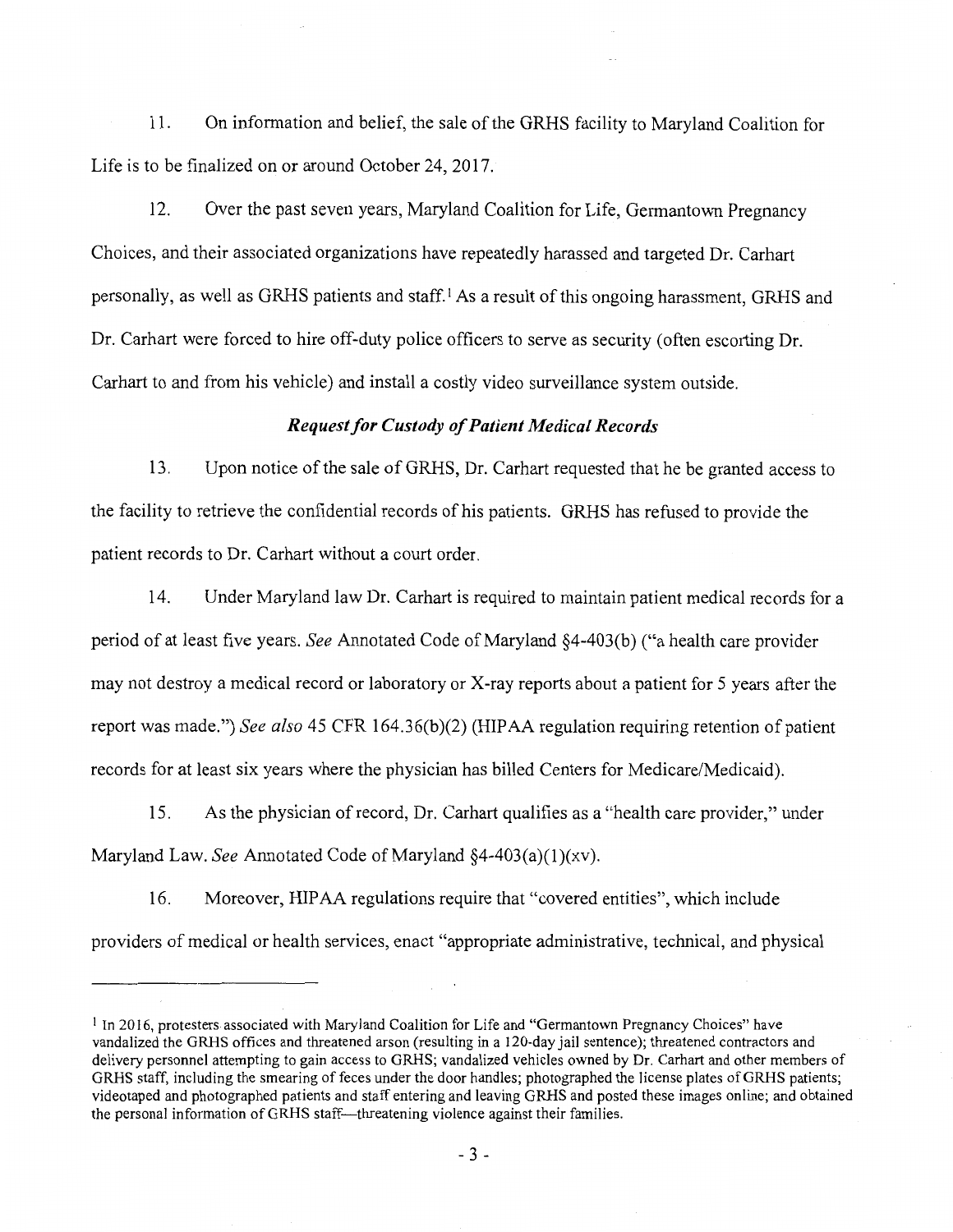safeguards to protect the privacy of protected health information." 45 CFR 164.530(c).

17. Dr. Carhart's patient medical records-which include many records of abortion procedures, some of which were advanced gestation procedures necessitated by extraordinarily difficult circumstances for the patients, such as after discovery of severe fetal abnormalities or in cases of rape or incest —are particularly sensitive and confidential medical records. The potential harm to the patients if these medical records were to fall into the wrong hands either purposely or inadvertently would be severe and irreparable.

18. Dr. Carhart seeks to take custody of all such records and assume responsibility for the legal confidentiality and preservation requirements of these records, thereby relieving GHRS of this responsibility.

#### **COUNT I**

#### **(Declaratory Judgment)**

19. Plaintiff hereby realleges and incorporates by reference herein each of the allegations contained in Paragraphs 1 through 18.

20. Dr. Carhart seeks declaratory relief that he, as the physician of record, should be granted exclusive custody of all of his patients' medical records.

#### **PRAYER FOR RELIEF**

21. WHEREFORE, Plaintiff Carhart respectfully requests the following relief against Defendants Nancy Samuels, Todd Stave, and GRHS: Nancy Samuels, Todd Stave, and GRHS be ordered to tum over to Dr. Carhart, and he be permitted to take custody of, all patient medical

 $-4-$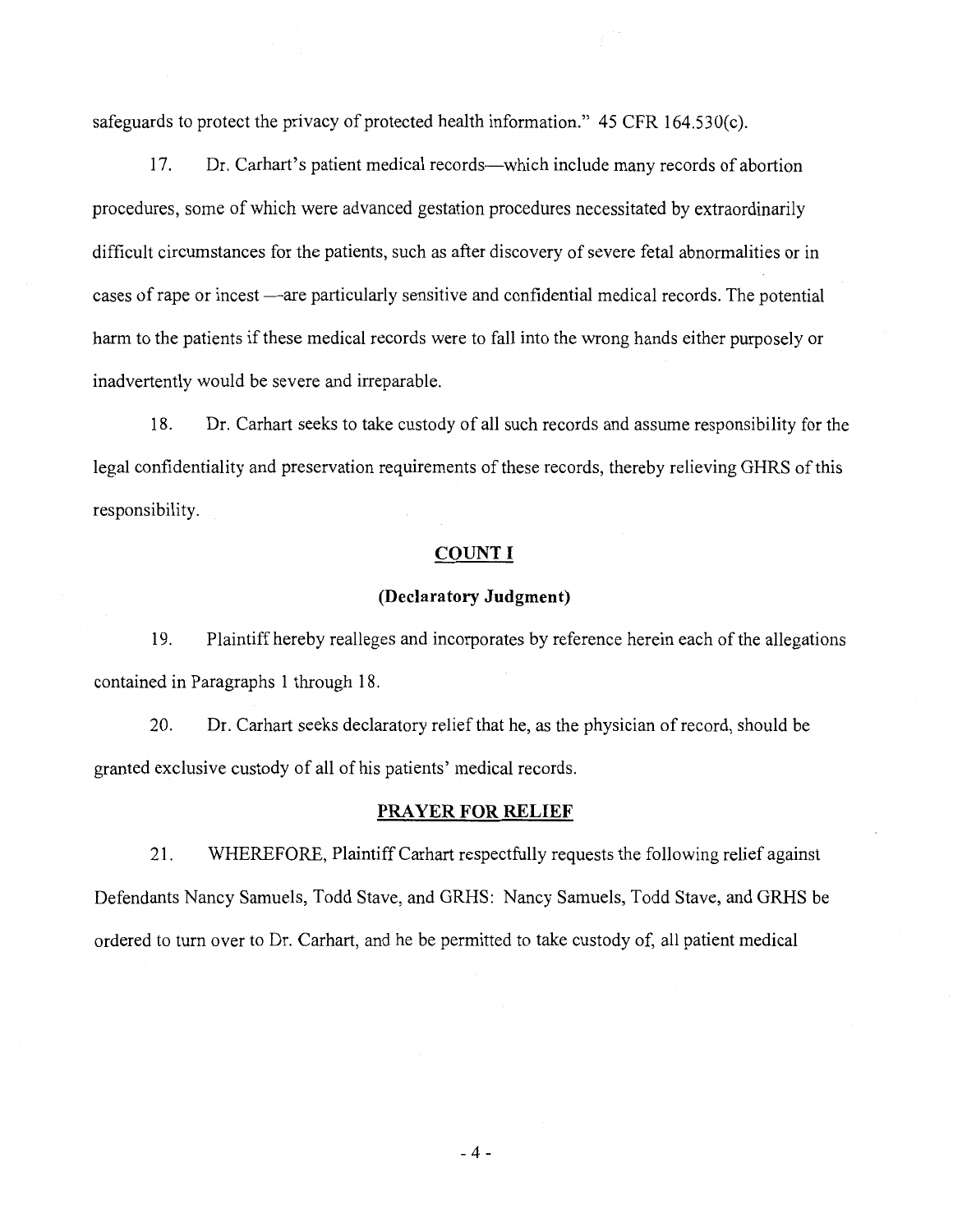records currently in the possession, custody or control of GRHS, so that Dr. Carhart may maintain them in accordance with the applicable state and federal laws.

Dated: September 14, 2017 Respectfully submitted,

 $\sqrt{\text{Thomas C/Hill}}$ Deborah B. Baum Adya S. Baker PILLSBURY WINTHROP SHAW PITTMAN LLP 1200 Seventeenth Street NW Washington, DC 20036-3006 202.663.8000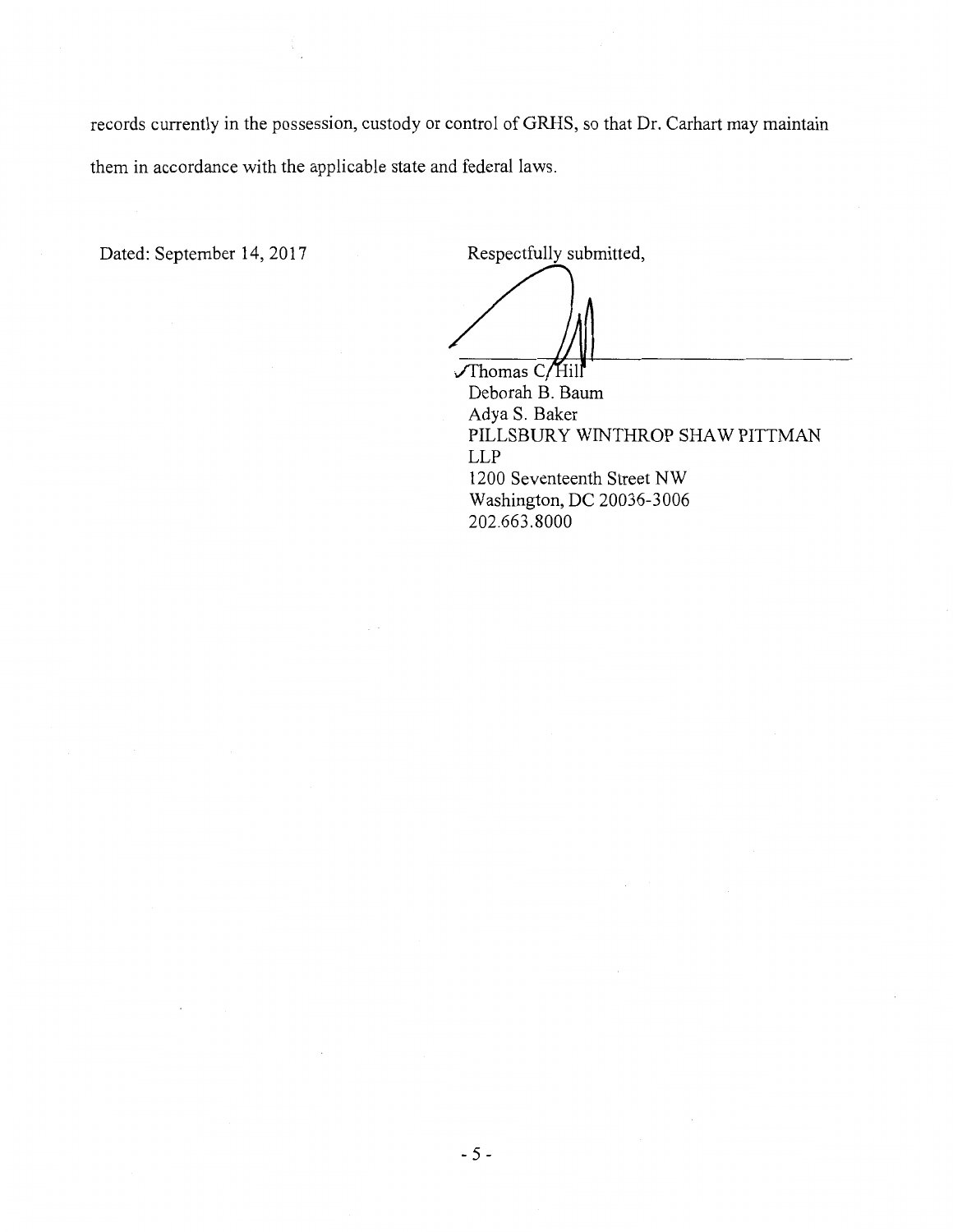### **RULE 1-313 CERTIFICATE**

In accordance with Rule 1-313 of the Maryland Rules, I certify that I am a member in good standing of the Bar of the State of Maryland.

Dated: September 14, 2017

Respectfully submitted,

Thomas C. Hill PILLSBURY WINTHROP SHAW PITTMAN LLP 1200 Seventeenth Street NW Washington, DC 20036-3006 202.663.8000